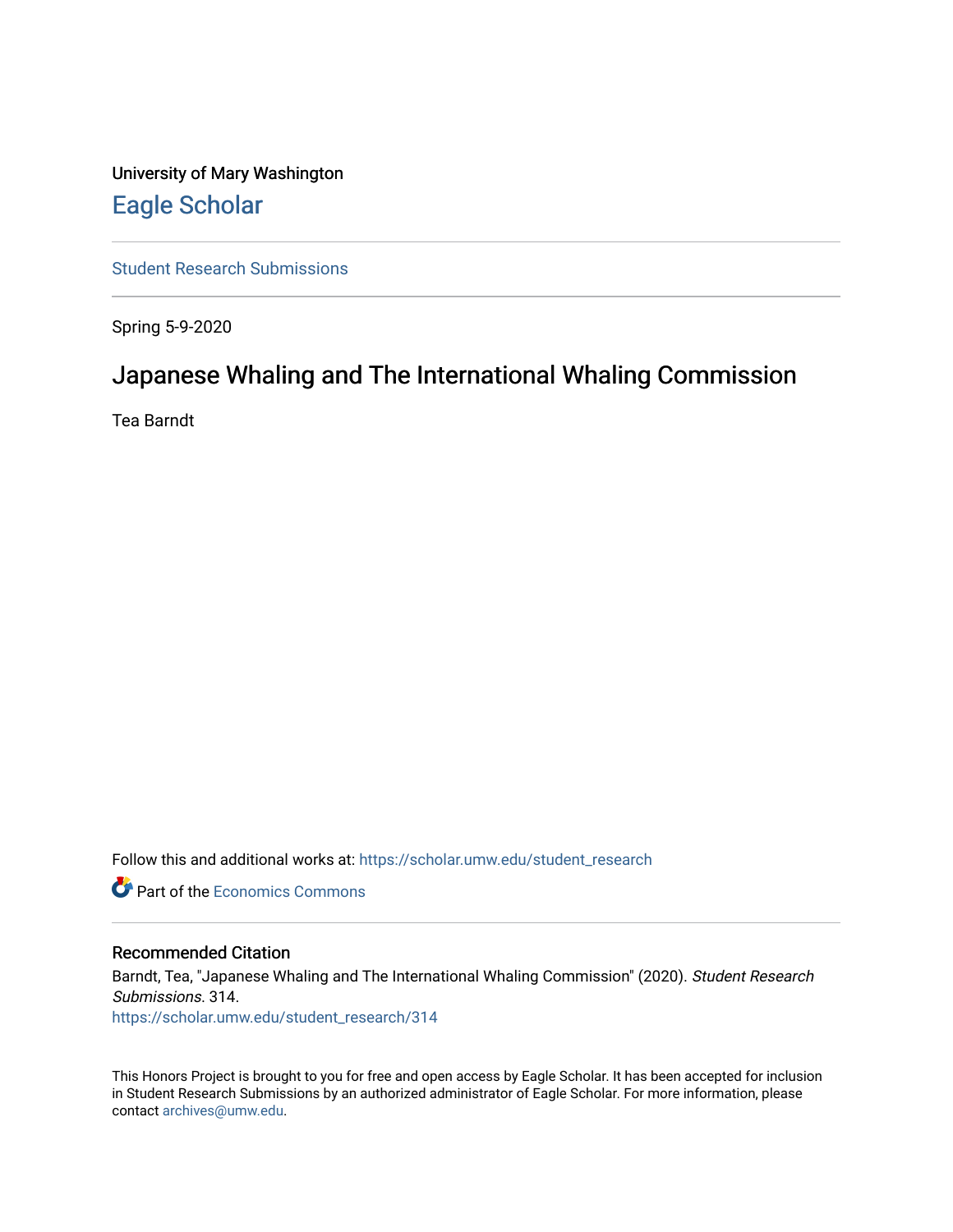# **University of Mary Washington**

# **Department of Economics**

# **Japanese Whaling and the International Whaling**

# **Commission**

Submitted by:

Téa Barndt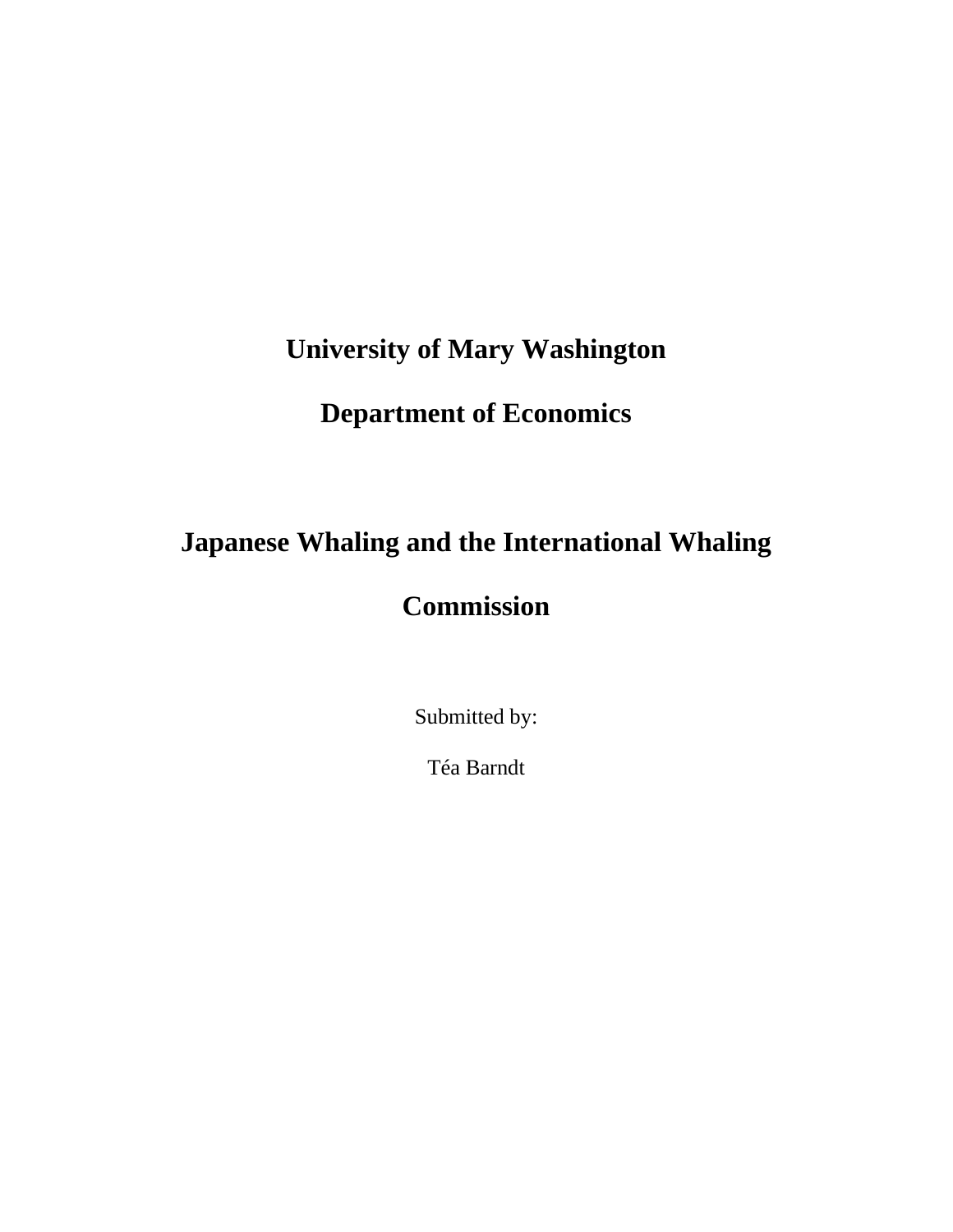#### **INTRODUCTION:**

The issue of commercial whaling has been a controversial and emotionally fueled political topic for nearing half a century. Despite this, the whaling industry has been a consistently under-researched field in economics. Additionally, much of what research has been done has been limited by political and bureaucratic influences. At the center of this controversy, is the Japanese whaling industry, research on which has been highly politicized on both sides of the issue.

In 1946, the International Whaling Commission (IWC) was established to regulate whaling and conserve whale stocks, which Japan, although not an original member of the IWC, joined in 1951. In 1982, members of the IWC voted to implement a ban on commercial whaling, which came into effect in 1986 ("Japanese Whaling" 2019). This moratorium applied to all whales in all waters, with few exceptions for aboriginal hunts and whaling for scientific surveys, to be conducted in order to estimate the current stock size (Conrad and Bjørndal 1991). Japan continued to hunt whales under scientific research permits, which the Japanese government would issue to the Institute of Cetacean Research (ICR), but meat and blubber were ultimately delivered to fish markets and government programs for consumption ("Japanese Whaling" 2019).

In 2013, Australia challenged the legality of Japan's Antarctic whaling program at the International Court of Justice (ICJ), and in 2014 the ICJ concluded that the whaling was "not for the purposes of scientific research" and ordered Japan to immediately cease its Antarctic whaling program. Japan complied with the order, but relaunched the program in 2015 with slightly different research objectives; however, the program was clearly meant to meet a commercial objective and in 2017 the Japanese Parliamentarians and Fisheries Agency officials publicly acknowledged that scientific whaling is Japan's means to secure an eventual return to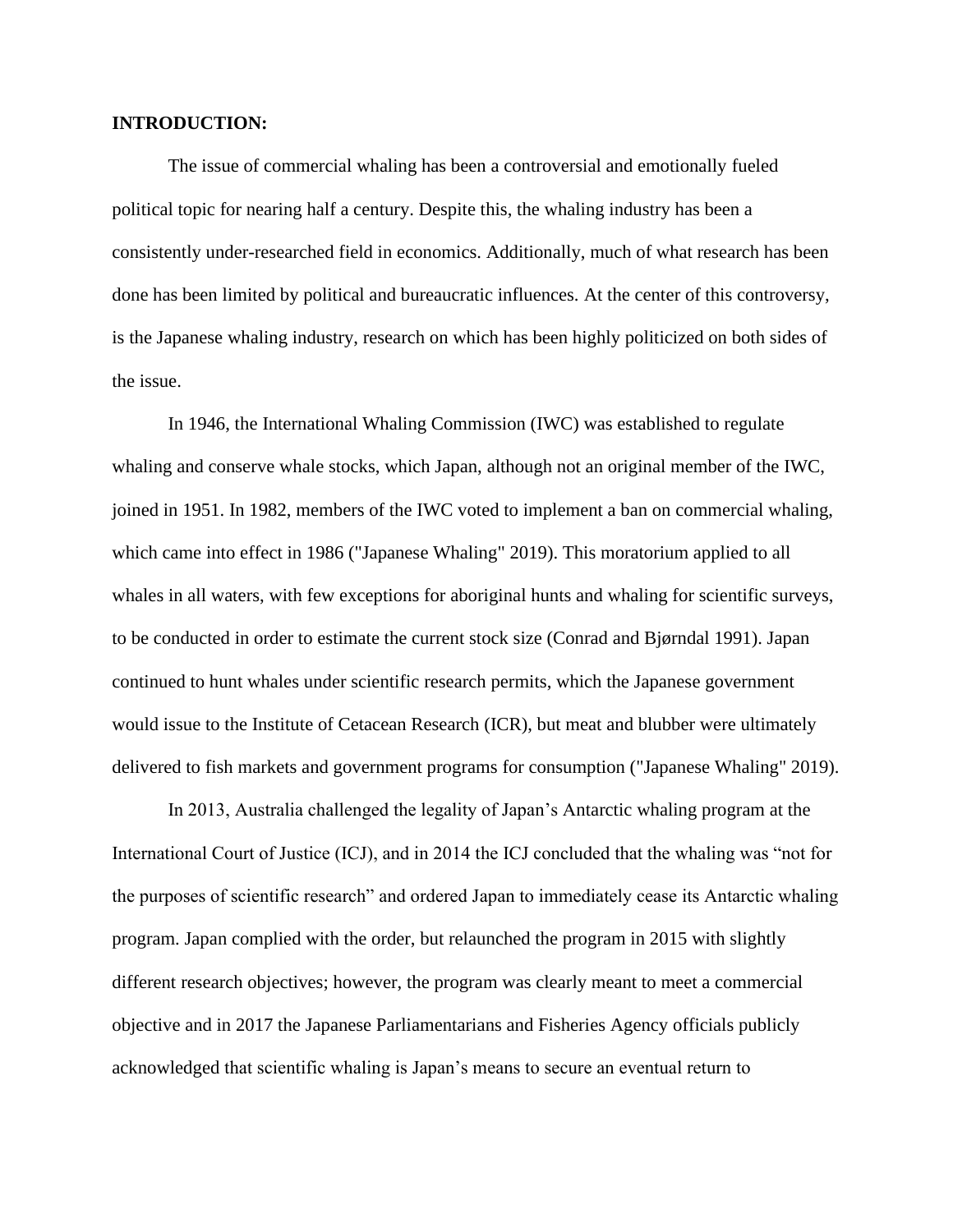commercial whaling. In 2018, the IWC rejected Japan's proposal to resume commercial whaling, and in December of that year Japan announced its plan to withdraw from the International Whaling Commission. On June 30, 2019 Japan officially withdrew from the IWC and the next day, commercial whaling resumed ("Japanese Whaling" 2019; McCurry 2019).

Clearly, since Japan's somewhat sudden and unprecedented withdrawal from the International Whaling Commission, this is a topic that is in desperate need for academic analysis. There have been a number of theories for what this may mean moving forward, both for the whaling industry in Japan, and whale populations themselves. Critics of Japan have expressed concern that whale stocks will deplete as Japan will no longer be whaling under the guidance of the International Whaling Commission. Others have argued that the IWC has had little to no impact on how much Japan has been whaling, until the recent case in the International Court of Justice where Australia challenged the legality of Japan's Antarctic Whaling Program. Still more have considered that by commercial whaling freely instead of under the pretense of "scientific whaling," the Japanese market for whale products will be able to set the price level and quantity of whales caught, which may actually lower the total number of whales harvested. Regardless of which, if any of these theories will come to pass, it must first be determined whether the International Whaling Commission has had a significant impact on whaling in Japan.

#### **LITERATURE REVIEW:**

Although research into this field has been limited, there has been exploration into the theoretical results of the resumption of commercial whaling, as well as the political forces that have greatly affected the development of whaling management policies for the last several decades. Shortly after the establishment of the moratorium banning commercial whaling,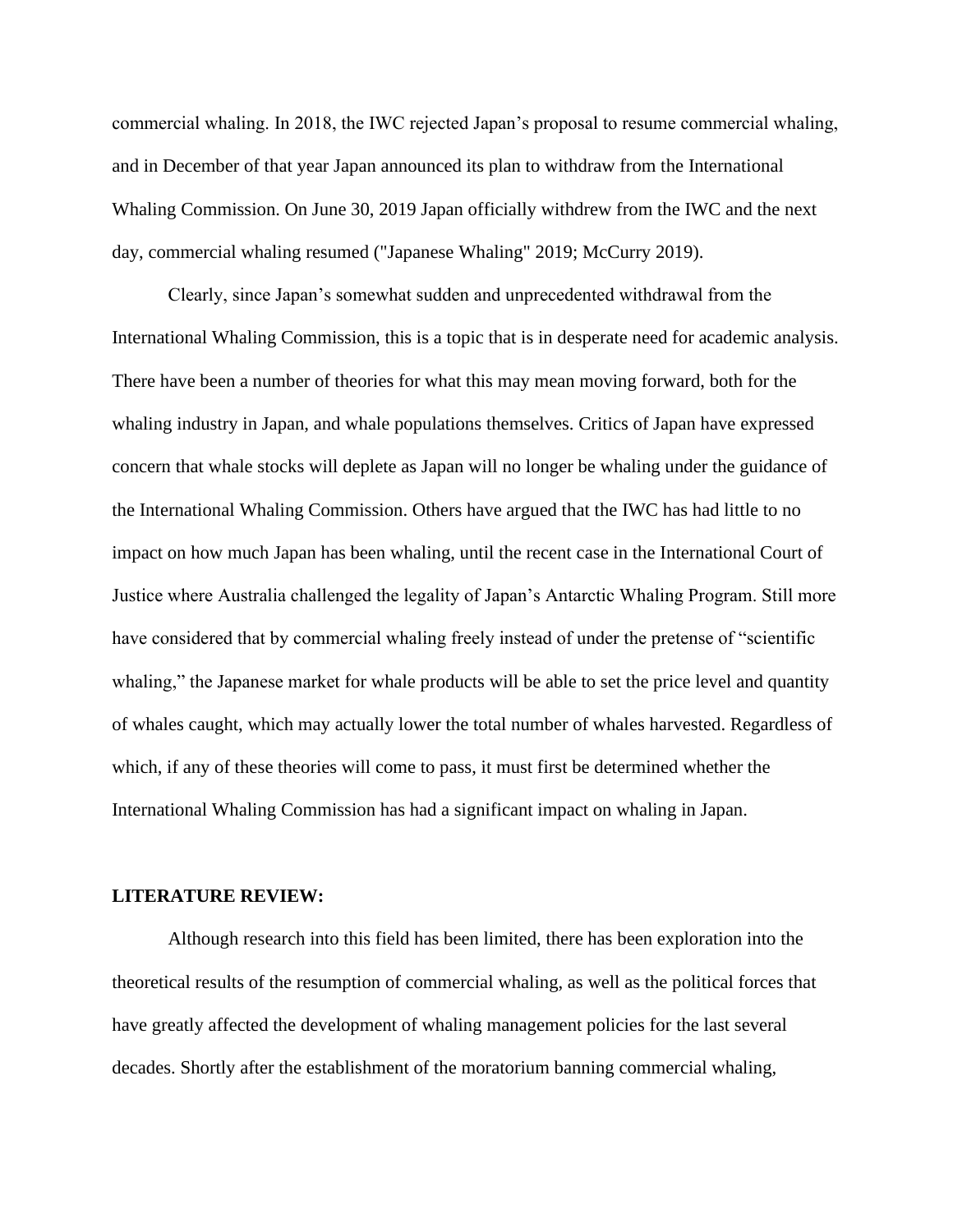research into its economic effects had already began. A working paper by Jon Conrad and Trond Bjorndal in 1991 expanded research into creating a reliable bioeconomic model for the stock of minke whales in the Northeast Atlantic and examined economic arguments for the prohibition of commercial whaling. Conrad and Bjorndal discuss factors, such as price-cost ratio and productivity, which may determine the optimal stock size and harvest, if commercial whaling to resume (Conrad and Bjørndal 1991).

Several papers found that stock levels of various whale species had recovered to the point that the sustainable harvest of certain whale stocks is possible, under certain bioeconomic and political conditions (Conrad and Bjørndal 1991; Kuronuma and Tisdell 1994). However, these conditions are unlikely, if near impossible to achieve under the current political climate. As noted before, political and bureaucratic agendas have influenced both research and policymaking surrounding this issue. As such, several articles have indicated that the moratorium banning commercial whaling has remained in place because of political lobbying from conservationists who experienced negative externalities from whaling than because of true economic considerations to all parties involved (Blok 2008; Kuronuma and Tisdell 1994; Morishita 2006). In particular, economic compromise between pro-whaling and anti-whaling groups seems impossible since the former group seeks to form a resource management system for whales while the latter tries to prohibit whale exploitation completely (Kuronuma and Tisdell 1994; Morishita 2006). However, ethical considerations aside, it may be possible to reach a compromise if this issue can be treated as one of negative externalities that must be corrected for (Kuronuma and Tisdell 1994).

Research specifically into the Japanese whaling industry is rare, but what little research there is seems to come to a few consensuses. Research from the early 2000s' indicate that a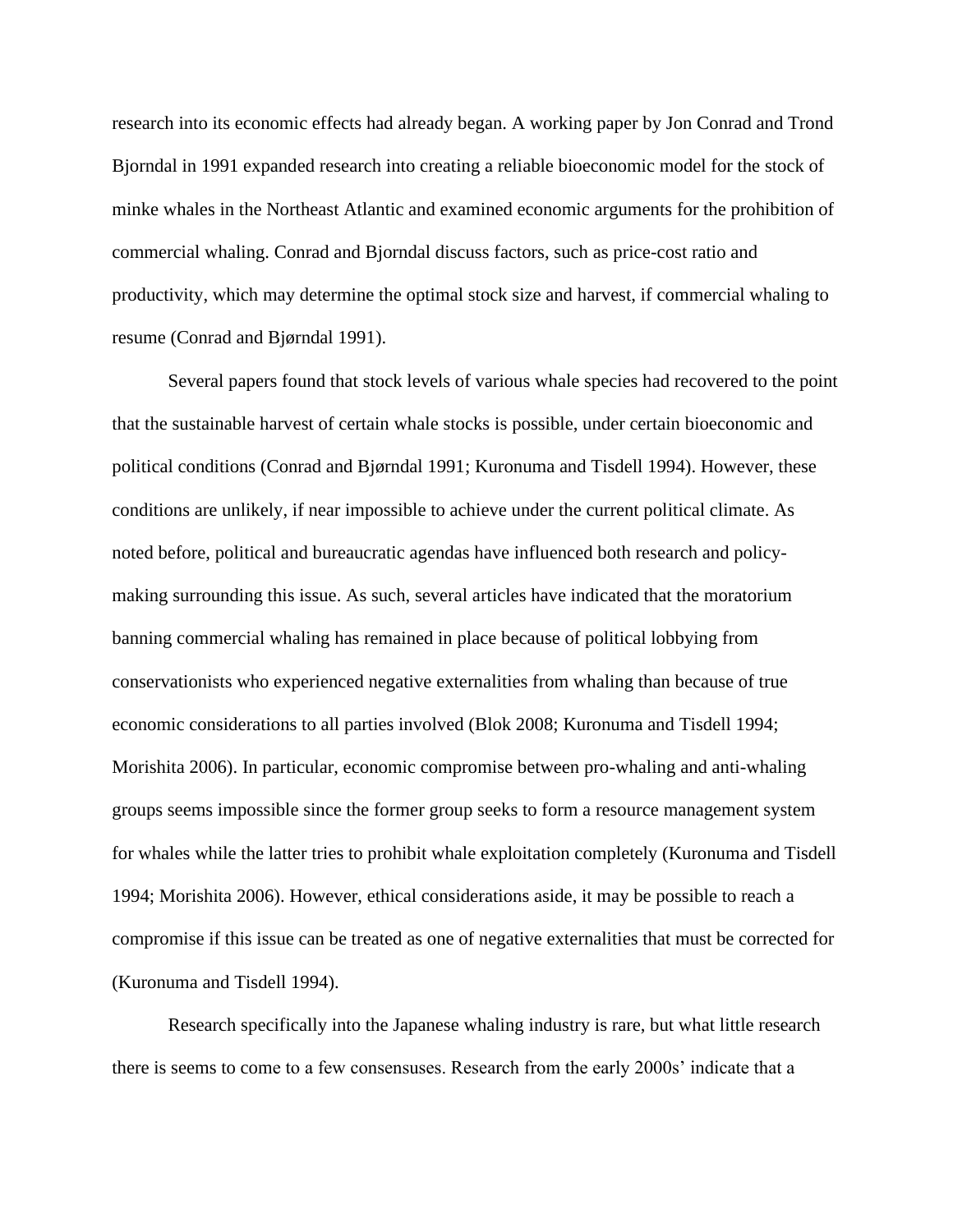complete withdrawal from the International Whaling Commission would not immediately allow for profitable commercial whaling for Japan. Several obstacles prevent commercial whaling beyond just the 1986 moratorium by the IWC, including several other international conventions, large subsidies being provided to the whaling industry currently, and an apparent decrease in demand for whaling products over the last several decades (eftc 2009; Okubo 2007). Despite this, pro-whaling policies and sentiments remain relatively strong in Japan, which may be instigated by a Japanese pro-whaling identity created by a political countermovement throughout Japan. Through this, anti-whaling is made out to be emotional, irrational, and an attack on the historical legacies and integrity of Japanese whaling communities (Blok 2008). Overall, political forces on both sides of this issue make achieving an economically optimal outcome unfeasible.

#### **DATA:**

This research analyzes data from the International Whaling Commission, The Ministry of Agriculture, Forestry, and Fisheries in Japan, and the Statistics Bureau of Japan. The data consists of the quantity of whales harvested, average price per whale, population, GDP, the population born before 1940, number of catcher boats, and the whaling ban in a time-series from 1960—2012.

The quantity of whales harvested was measured in the number of whales caught annually. Average price was determined by dividing the total value of the harvest by the number of whales caught. The population is a just a measure of the total population of Japan in any given year. Population born before 1940 is a measure of consumer preference. Since consumption of whale meat increased after world war 2, the population of Japan who were children during that time tend to have more pro-whaling sentiments than younger generations and consume more whale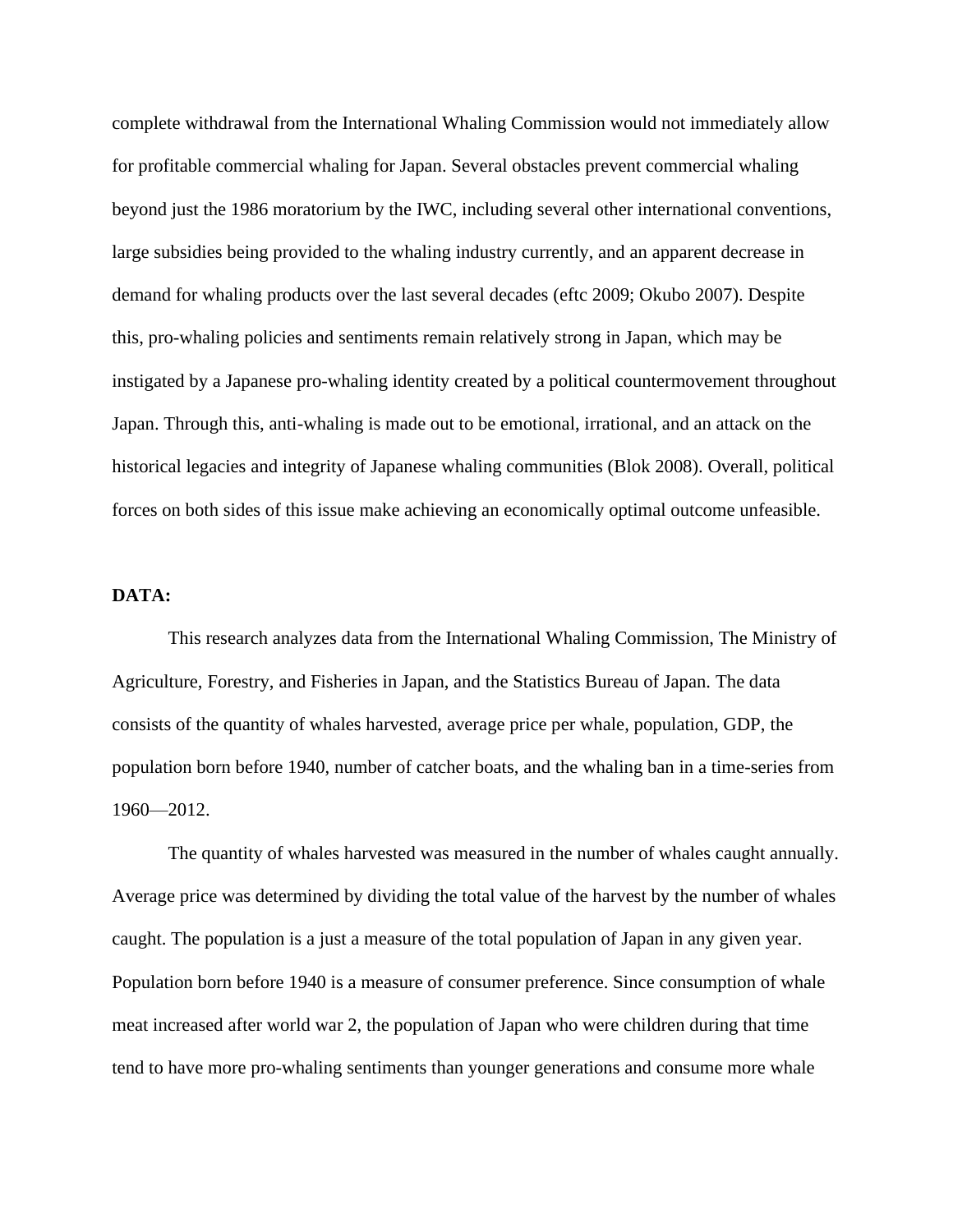meat because it is a nostalgia food for them. The number of catcher boats is simply the number of vessels on whale hunting expeditions annually. The whaling ban is a dummy variable which indicates years when the moratorium banning commercial whaling was in place. These variables can be referenced in Table 1 below:

### TABLE 1: VARIABLE DEFINITIONS

| Quantity of Whales Harvested | The annual number of whales caught           |
|------------------------------|----------------------------------------------|
| <i>Average Price</i>         | The total number of whales harvested divided |
|                              | by the total value of the harvest, annually  |
| Population                   | Total population of Japan, annually          |
| Population born before 1940  | Total population of Japan born before 1940,  |
|                              | annually                                     |
| <b>Boats</b>                 | The number of catcher boats sent on hunting  |
|                              | expeditions, annually                        |
| Ban                          | Dummy variable determining years when the    |
|                              | moratorium was in effect                     |
| <b>GDP</b>                   | Total GDP of Japan, annually                 |

#### *Variable Definition*

There are some caveats to this data set. The quantity of whales harvested is measured in number of whales rather than tons, which would be a more precise measurement, and is not distinguished by whale species. As the size and value per whale is likely to vary greatly between whale, and between whale species, this means that it is likely that both the measurement for quantity and price are imprecise. Additionally, reporting processes for whaling have changed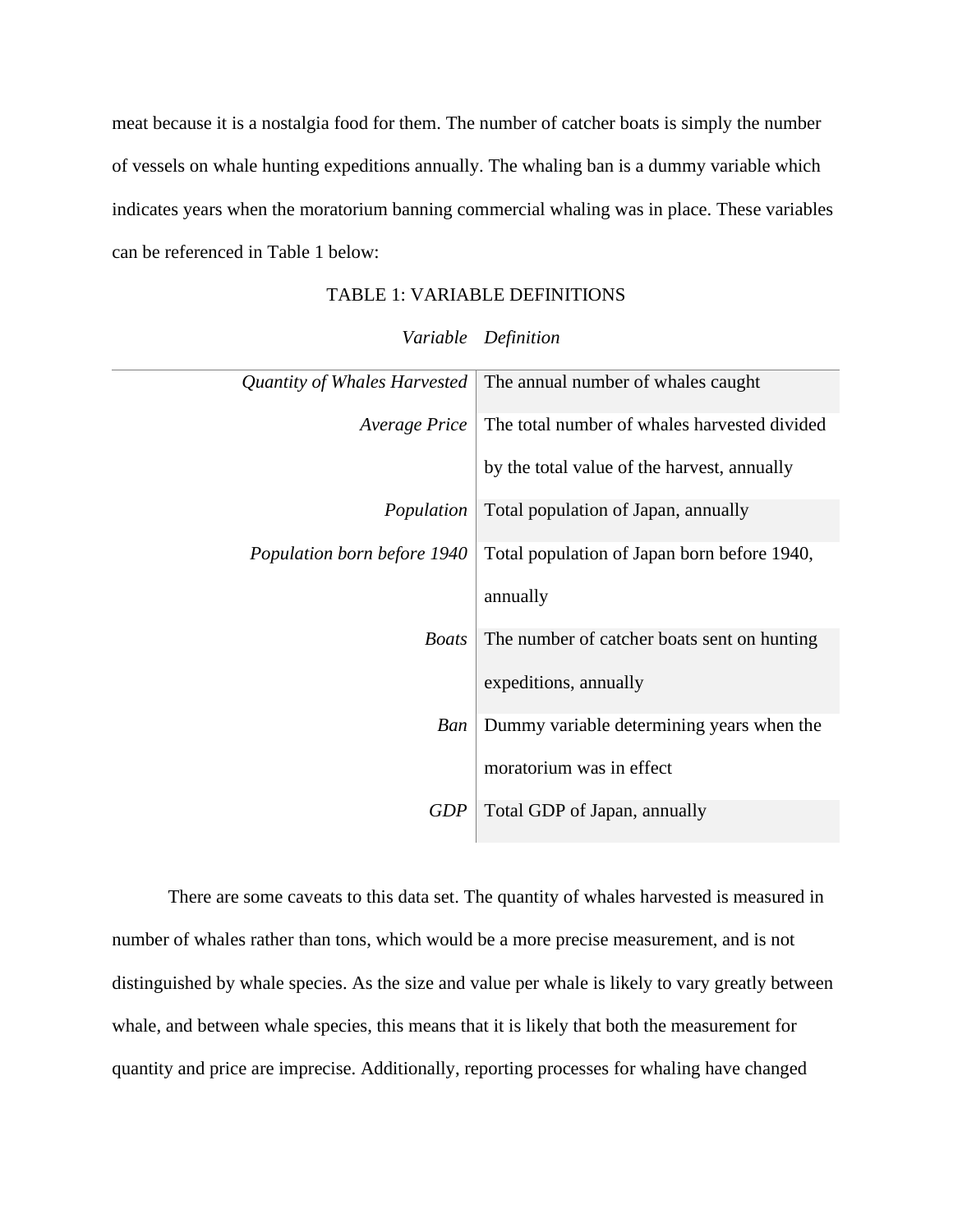over the last several decades, which indicates that the data for the quantity of whales harvested might be further skewed by inconsistent reporting.

### **EMPIRICAL ANALYSIS:**

I utilized two regression techniques in order to build models for this paper. I began with an Ordinary Least Squares regression equation, using time-series data, described below:

$$
Q = \beta_0 + \beta_1 (Ban)_t + \beta_2 (Price)_t + \beta_3 (Pop)_t + \beta_4 (Pre1940)_t + \beta_5 (Boats)_t + \beta_5 (Y)_t
$$

Where:

- Q is the number of whales harvested
- (Ban) is a dummy variable for whether the Moratorium banning commercial whaling is in effect
- (Price) is the price per whale
- (Pop) is the population, (Pre1940) is the population born before 1940
- (Boats) is the number of vessels sent whaling expeditions
- (Y) is the GDP of Japan.

The results of this regression equation are displayed in Table 2 below.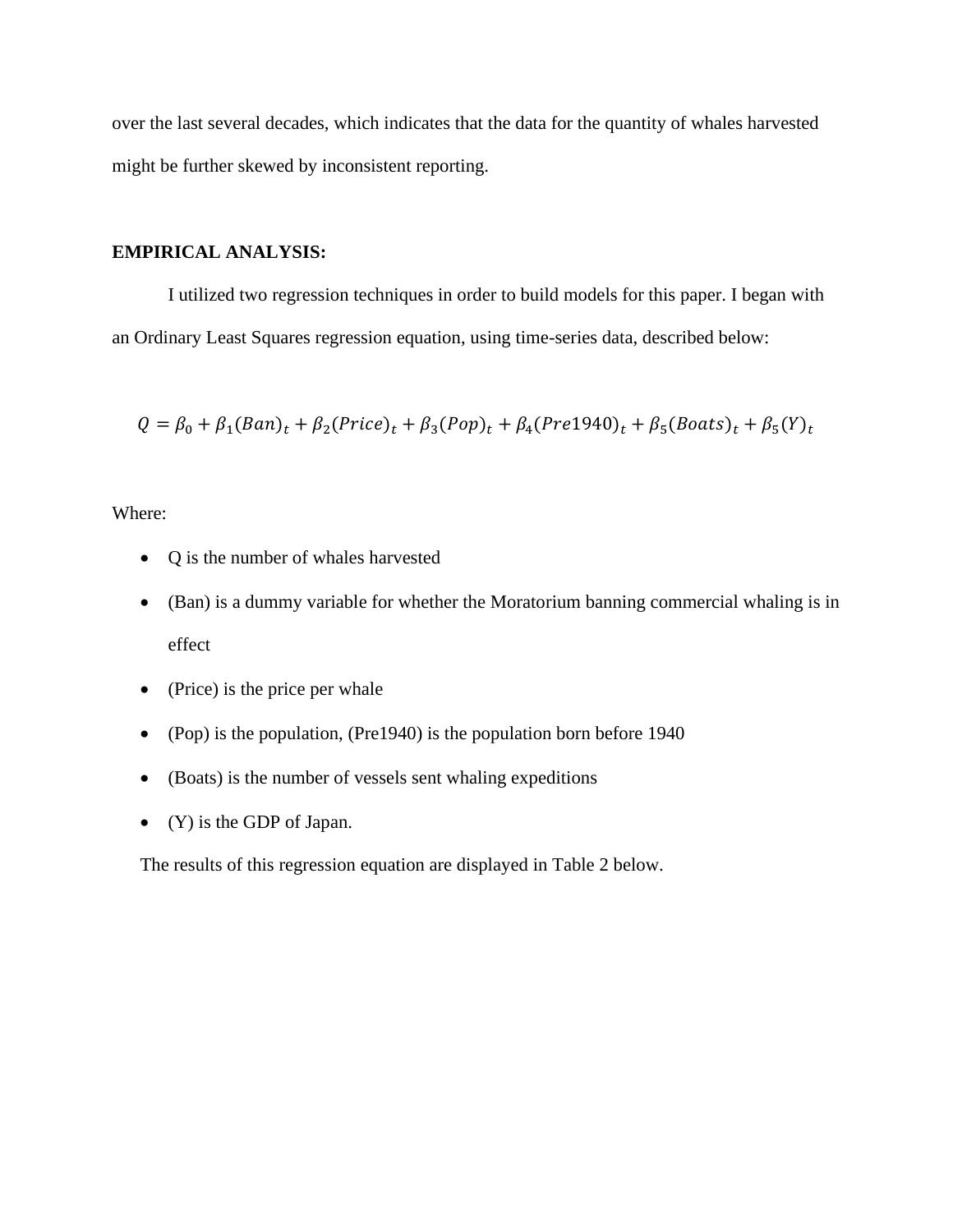|                | Explanatory variable        | EQ 1           |
|----------------|-----------------------------|----------------|
|                | Intercept                   | 122285.4       |
|                |                             | $(24168.02)$ * |
|                | <b>Whaling Ban</b>          | 393.692        |
|                |                             | (769.85)       |
|                | Price                       | 0.297          |
|                |                             | $(0.041)$ *    |
|                | <b>GDP</b>                  | 1.72e-09       |
|                |                             | $(1.03e-09)$   |
|                | Population                  | $-1001.95$     |
|                |                             | $(181.88)$ *   |
|                | Population born before 1940 | $-219.615$     |
|                |                             | (139.08)       |
|                | <b>Catcher Boats</b>        | $-12.282$      |
|                |                             | (24.29)        |
| R <sup>2</sup> |                             | 0.99           |
| N              |                             | 53             |

TABLE 2. OLS REGRESSION RESULTS

Note: standard errors in parentheses

\* Denotes significance at the 95% confidence level.

The regression equation in Table 2 contained some unexpected results. Only two variables were found to be statistically significant: Price and Population. Additionally, the coefficient for Population had an unexpected sign. The coefficient for Price was 0.297, indicating that an increase in price lead to an increase in the quantity harvested, which is consistent with the law of supply. This could also possibly be due to the government programs purchasing whale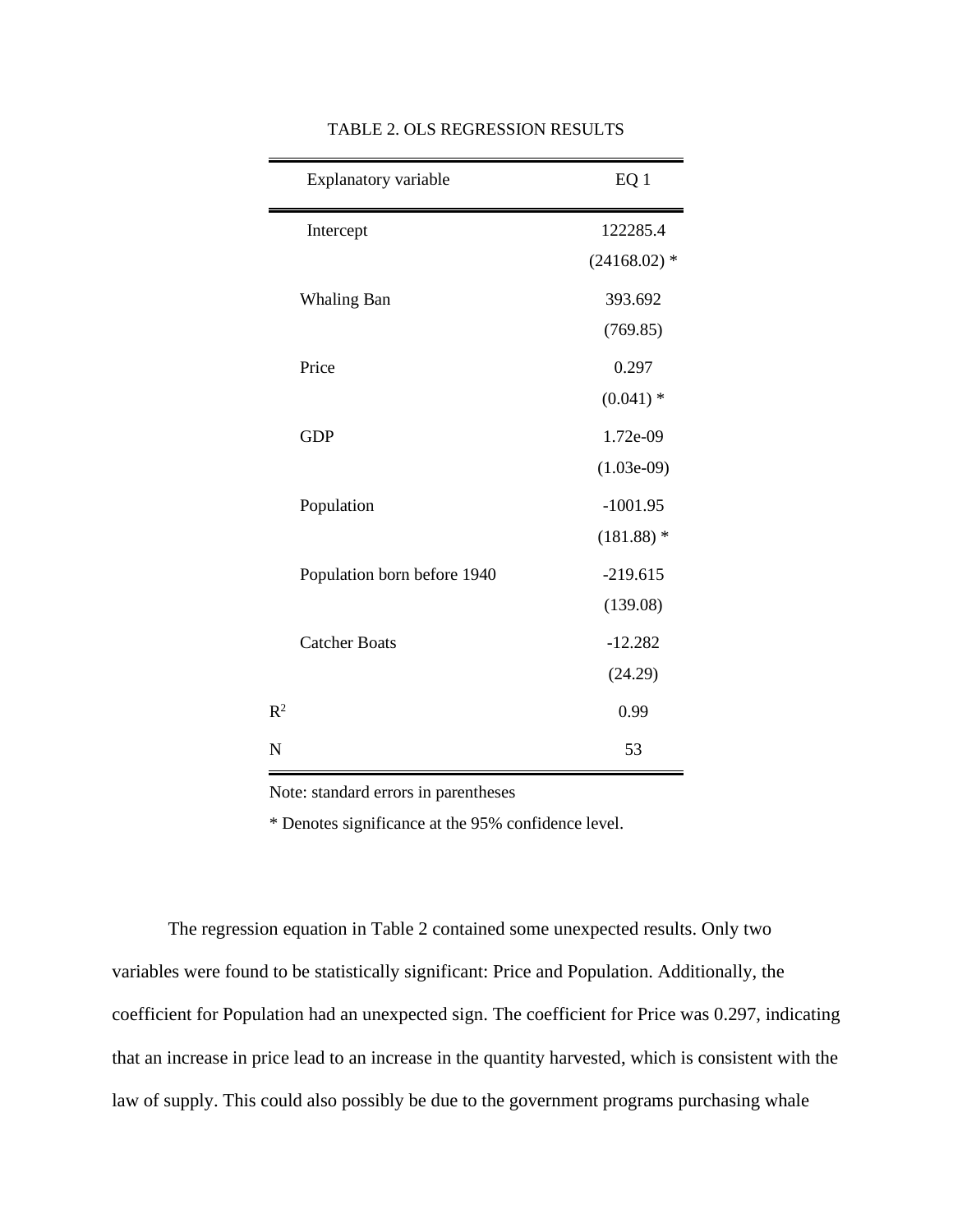meat regardless of market value. This seems to be the most significant factor in determining quantity harvested. Additionally, the coefficient for population was -1001.95, indicating that an increase in the population decreased the quantity of whales harvested. Although this is surprising, I posit that perhaps the time-variable is leading to this unexpected relationship. The explanatory variable of interest, Whaling ban, was not found to be statistically significant, and the coefficient did not have the expected sign. The coefficient for Whaling ban was 393.692, which indicates that the quantity of whales harvested actually increased once the ban on commercial whaling was enacted.

Next, I used a dynamic model to try to explain the quantity of whales harvested, shown below:

$$
Q_t = \beta_0 + \beta_1(Ban)_t + \lambda(Q)_{t-1}
$$

Where:

- $Q_t$  is the number of whales harvested in time t
- (Ban) is a dummy variable for whether the Moratorium banning commercial whaling is in effect
- $Q_{t-1}$  is the number of whales harvested in time t-1.

The results of this regression can be seen in Table 3 below.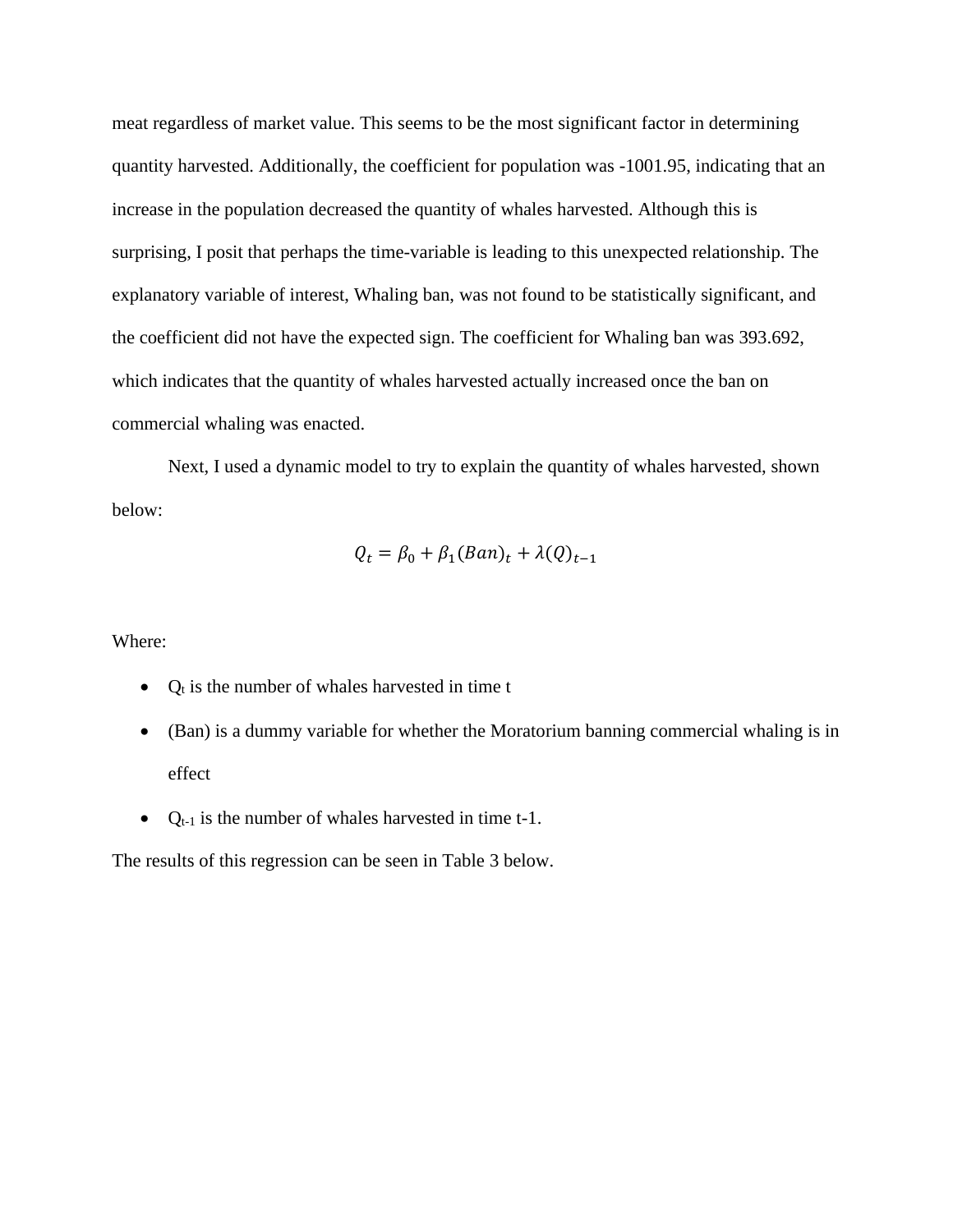|                | Explanatory variable      | EQ <sub>1</sub> |
|----------------|---------------------------|-----------------|
|                | Intercept                 | $-768.327$      |
|                |                           | (801.46)        |
|                | Whaling Ban               | 609.536         |
|                |                           | (799.15)        |
|                | Lag of Quantity Harvested | 1.00            |
|                |                           | $(0.045)$ *     |
| $\mathsf{R}^2$ |                           | 0.98            |
| N              |                           | 52              |

#### TABLE 3. DYNAMIC REGRESSION RESULTS

Note: standard errors in parentheses

\* Denotes significance at the 95% confidence level.

Some of the results for equation 2 were also unexpected. The lagged whaling quantity was statistically significant at the 95% confidence level and had a coefficient value of 1.00 indicating that the quantity of whales harvested in a previous year was significant in determining the harvested quantity in the current year. As with the previous equation, the Whaling ban was also found to not be statistically significant and had the unexpected sign. In order to check for serial correlation that may be causing bias in my dynamic model, A LM test was performed to test for serial correlation. However, it was determined that no serial correlation existed at the 95% confidence level.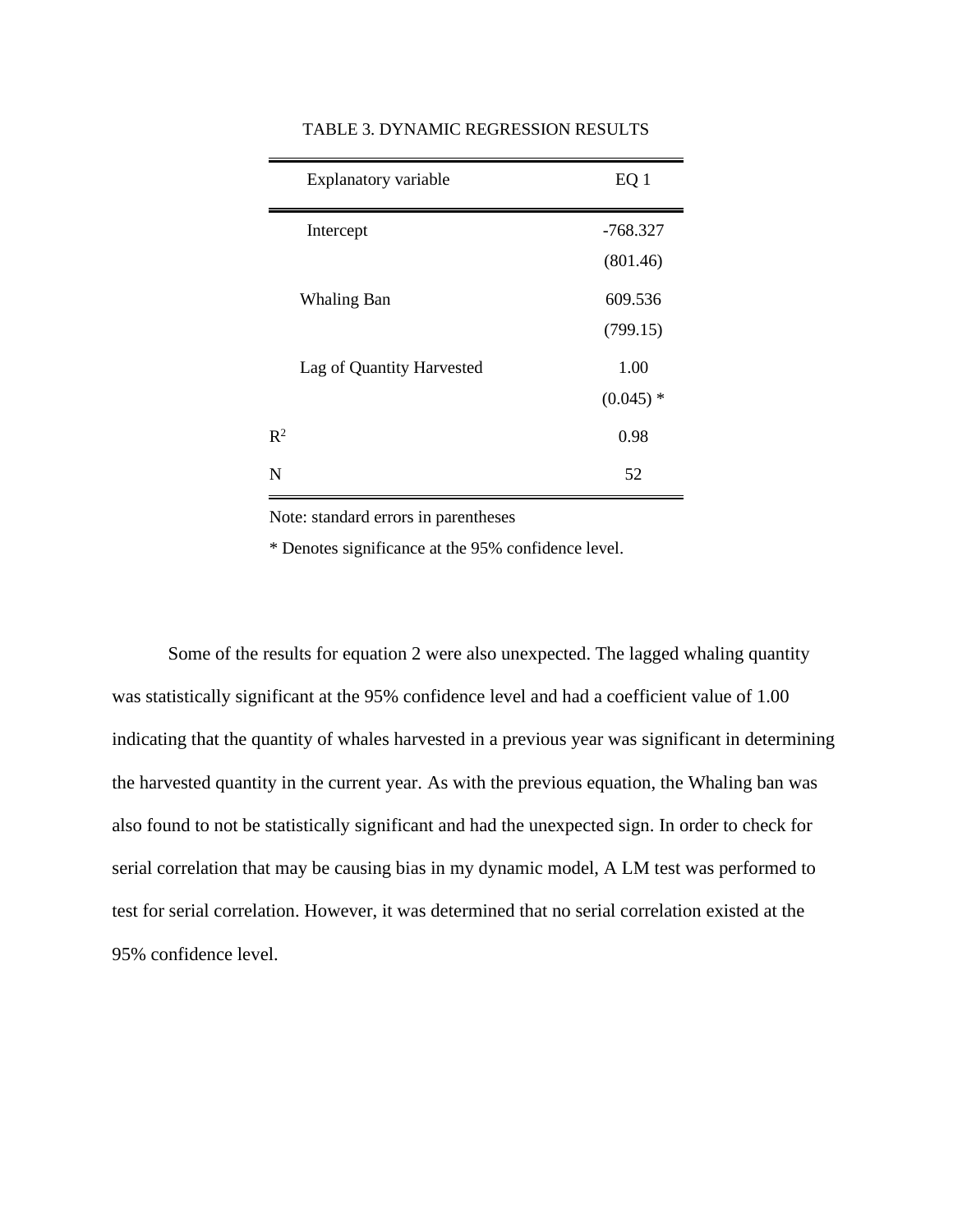#### **CONCLUSION:**

The purpose of this research was to determine the effect of the commercial whaling ban on the harvest of whales in Japan. According to my models, the most significant factor in determining the quantity of whales harvested was the price of the whales, indicating that the main influence behind whaling is the market forces. However, it is important to not that the market itself has been distorted by government subsidies and programs which purchased excess whale meat. The whaling ban was not found to be statistically significant in determining the quantity of whales harvested, which was unexpected. This could be due to a variety of reasons. To begin with, it has been suggested that political influences and bureaucratic interference within the International whaling commission lead to little effective oversight into the "scientific" endeavors conducted by Japan, until 2013 when Australia challenged Japan directly. Additionally, there were a number of limitations to my research which should be noted. Due to the nature of time-series studies, my sample size was relatively low. It is also likely that some of my data is inconsistent since survey-taking and reporting procedures for whaling outcomes have changed over the last half century. Additionally, a number of likely significant variables could not be included; the price of substitutes for whale meat and a strong measure of societal sentiments toward whaling and whale-meat could not be found. To further complicate this, the value of the whales may have been over-reported due to government subsidies and programs, which are likely to have paid more for whale meat than it would receive on the open market. Another significant factor that was not included is a prediction of the difficulty level of harvesting whales. A whale population bio-economic model would be important here, as a decrease in quantity could be due to simply being unable to find whales to harvest, as whale stocks decrease. It is also likely that a difference-in-difference comparing Japan to another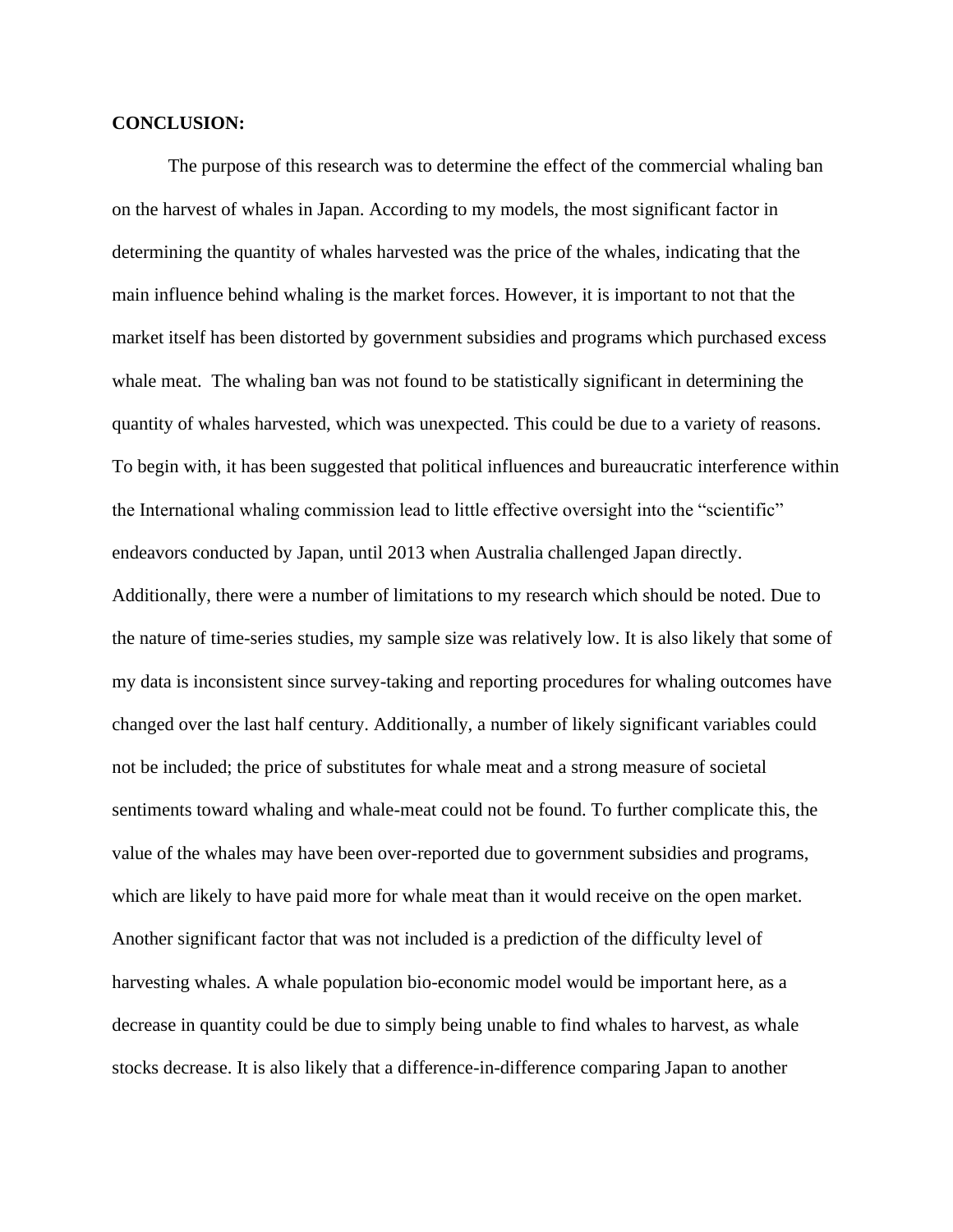whaling country that did not impose the whaling ban would produce more reliable results. I would recommend future research to consider all these factors in future studies, as well as recommending future researchers to consider the gap between the vote to ban commercial whaling by the International Whaling Commission and when the ban was enacted.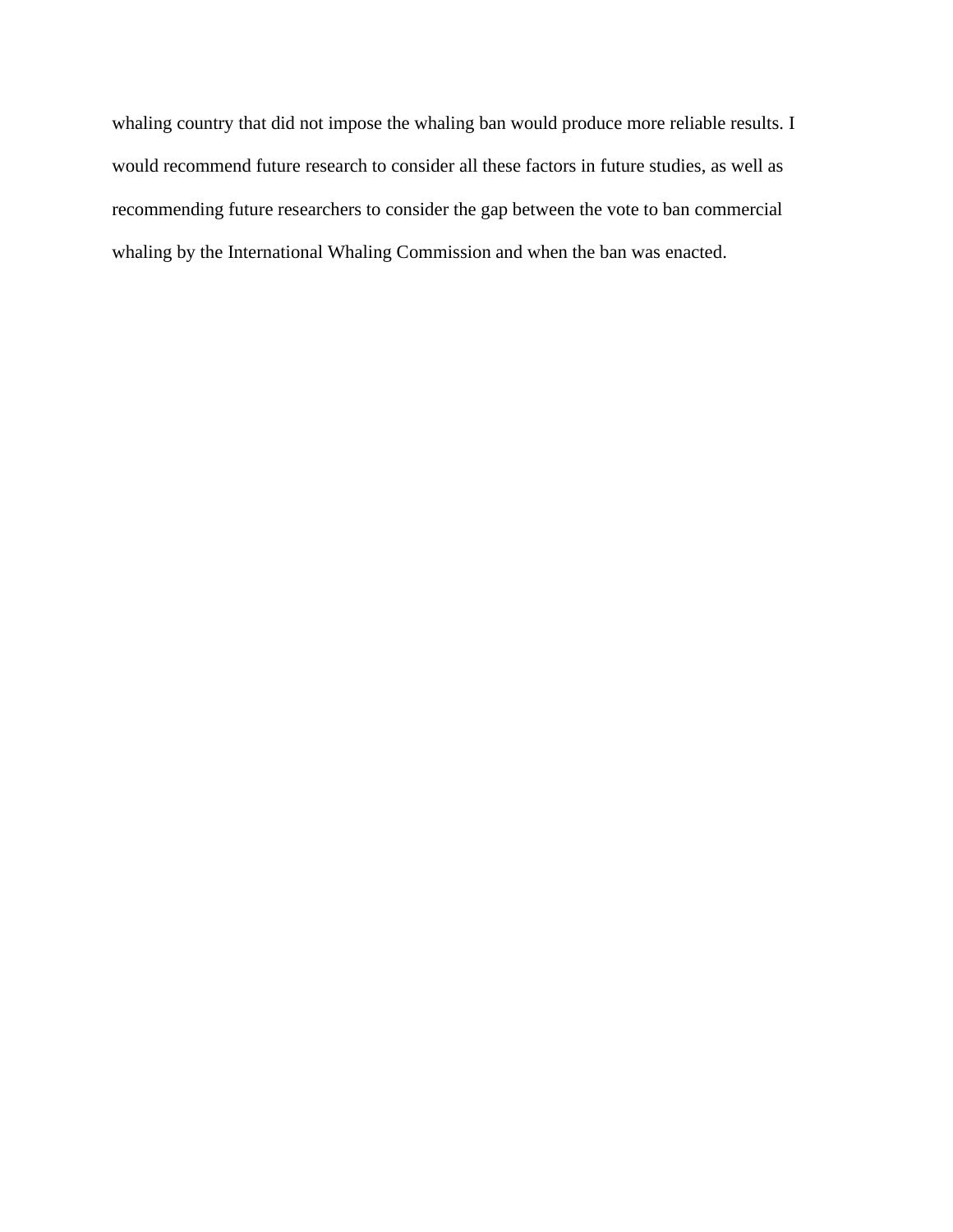#### **BIBLIOGRAPHY:**

- Blok, Anders. 2008. "Contesting Global Norms: Politics Of Identity In Japanese Pro-Whaling Countermobilization". *Global Environmental Politics* 8 (2): 39-66. doi:10.1162/glep.2008.8.2.39.
- Conrad, Jon M., and Trond Bjørndal. 1991. "Economics and the Resumption of Commercial Whaling." Department of Agricultural Economics, New York State College of Agriculture and Life Sciences, Cornell University, Ithaca, New York.
- Economics for the Environment Consultancy. 2009. "Economics Of Subsidies To Whaling". eftec. [http://d2ouvy59p0dg6k.cloudfront.net/downloads/econ\\_whaling\\_eftec\\_final.pdf.](http://d2ouvy59p0dg6k.cloudfront.net/downloads/econ_whaling_eftec_final.pdf)
- eftc. 2009. "Economics Of Subsidies To Whaling". London: Economics for the Environment Consultancy.
- "Japanese Whaling". 2019. Animal Welfare Institute. [https://awionline.org/content/japanese](https://awionline.org/content/japanese-whaling)[whaling.](https://awionline.org/content/japanese-whaling)
- "GDP (Current US\$) Japan | Data". 2020. *Data.Worldbank.Org*. [https://data.worldbank.org/indicator/NY.GDP.MKTP.CD?locations=JP.](https://data.worldbank.org/indicator/NY.GDP.MKTP.CD?locations=JP)
- KURONUMA, YOSHIHIRO, and CLEMENT A. TISDELL. 1994. "Economics Of Antarctic Minke Whale Catches: Sustainability And Welfare Considerations". *Marine Resource Economics* 9 (2): 141-158. doi:10.1086/mre.9.2.42629074.
- McCurry, Justin. 2019. "Japan To Resume Commercial Whaling One Day After Leaving The IWC". The Guardian. [https://www.theguardian.com/world/2019/jan/25/japan-to-resume](https://www.theguardian.com/world/2019/jan/25/japan-to-resume-commercial-whaling-one-day-after-leaving-the-iwc)[commercial-whaling-one-day-after-leaving-the-iwc.](https://www.theguardian.com/world/2019/jan/25/japan-to-resume-commercial-whaling-one-day-after-leaving-the-iwc)
- Morishita, Joji. 2006. "Multiple Analysis Of The Whaling Issue: Understanding The Dispute By A Matrix". *Marine Policy* 30 (6): 802-808. doi:10.1016/j.marpol.2006.02.005.